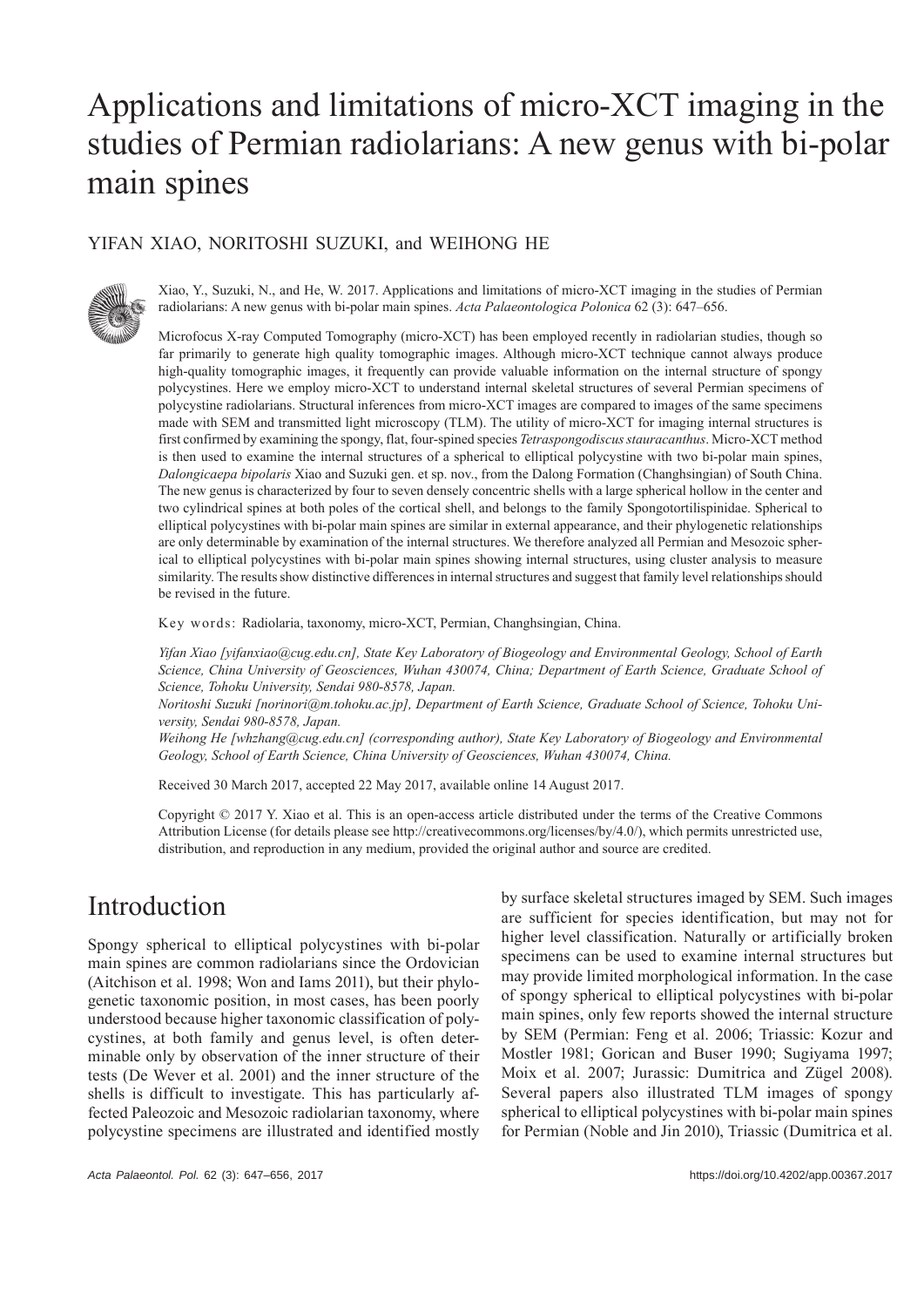1980; Bragin 1991; Sugiyama 1992), Jurassic (Baumgartner and Bernoulli 1976; Aita 1987), and Cretaceous (Foreman 1971; Renz 1974; Schaaf 1981; Nakaseko and Nishimura 1982; Bragina 1991) in age. Using similarity in external features only, without knowledge of internal structures, may result in dubious taxonomic assignments, such as accommodating the late Permian species *Archaeospongoprunum mengi* Feng in Feng et al., 2006 in the Campanian genus *Archaeospongoprunum* Pessagno, 1973.

Destructive sectioning methods to examine radiolarian internal structures have been used since the nineteenth century (see the review in Ogane and Suzuki 2007), but the number of specimens examinable is limited, and the specimens are destroyed in the procedure. Non-destructive methods have also been used to observe internal structures: diascopic lighting with a normal light microscope (Danelian and Popov 2003), confocal laser scanning microscopy (CLSM) (O'Connor 1996), differential interference contrast microscopy (DIC) or Nomarski system (Ling and Stadum 1970), and composite focal depth transmitted light microscopy (Jackett and Baumgartner 2007). Recently micro-XCT technique has been developed for radiolarian studies, but only a few results have been published so far (Matsuoka et al. 2012; Yoshino et al. 2015; Ikenoue et al. 2016).

Most of the above papers have chosen to use and impressively illustrate particularly well-preserved specimens. However, extremely well-preserved fossil radiolarians, especially the Permian ones, are rare. In this study we focus more on the routine extraction of taxonomic information using micro-XCT imaging, and less on specimen illustration, using several Permian polycystine specimens, deliberately chosen to have variable preservation to know whether micro-XCT still works well on them. The internal skeletal features identified are in particular used to clarify the structure and taxonomy of a spherical to elliptical polycystine species with two bi-polar main spines. We also compare our results from the latter species via cluster analysis to related genera.

*Institutional abbreviations.—*LGFEC, Laboratory of Geobiology, Faculty of Earth Sciences, China University of Geosciences, Wuhan, China.

*Other abbreviations.—*CLSM, confocal laser scanning microscopy; DIC, differential interference contrast microscopy; micro-XCT, microfocus X-ray computed tomography; TLM, transmitted light microscopy.

# Material and methods

The specimens examined here were collected from the Changhsingian (late Lopingian, Permian) Dalong Formation, from the basinal facies, in the Rencunping section located in Rencunping Village, Sangzhi County, northwest Hunan Province, South China (110°6′2′′ E, 29°34′49′′ N) and housed in LGFEC. The Dalong Formation in the Rencunping section consists of thin-bedded chert and manganese-rich mudstone with intercalations of siliceous limestone and carbonaceous shale. This section is rich in macrofossils such as ammonoids (Zhang et al. 2009) and small brachiopods (He et al. 2014); and microfossils like conodonts (Tian 1993a, b; Yue 2014). Deposition of Dalong Formation started from the upper part of Wuchiapingian and ended in the uppermost Changhsingian. Details of the stratigraphy and radiolarian biostratigraphy will be published in a separate paper.

Specimens were obtained from samples 33, 36, and 69 by a hydrofluoric acid (HF) extraction method and imaged with a SEM (Hitachi SU8010 in State Key Laboratory of Biogeography and Environmental Geology, China University of Geosciences, Wuhan). The same specimens were also scanned by micro-XCT (SkyScan 1172 X-ray in the same laboratory), and 3-dimensional images were rendered with a free software CTVox (Bruker microCT, http:// bruker-microct.com/home.htm).

Hierarchical cluster analysis was employed to investigate the correspondence of nine spherical to elliptical polycystine genera by using the statistical software "R" and the EZR (Kanda 2013) and FactoMineR packages (Lê et al. 2008).

# Systematic palaeontology

#### Order Spumellaria Ehrenberg, 1876

Family Spongotortilispinidae Kozur and Mostler in Moix et al., 2007, sensu emend. Kozur et al. 2009 sensu emend. herein

*Remarks.*—The definition of this family was once revised to include genera having "polar spines with two or three terminal wings (*Angulocircus* and *Dumitricasphaera*), propeller-like ridges on the spines (*Zhamojdasphaera*), no modifications of the ridges on the spines (*Spongotortilispinus* and *Vinassaspongus*) or presence of two polar sines or of three spines in triangular arrangement." (Kozur et al. 2009: 44). Kozur et al. (2009) also noted twisted spines are one of common characteristics in this family. However, as pointed by Guex et al. (2012), twisted main spines appear in many Triassic spumellarians among phylogenetically distant families, but absent in particular genus or species. In consideration with this point, it is inappropriate for the twisting of main spines to be regarded as a characteristic feature at the family level. Consequently we omit presence of twisted main spines from the definition and expand the definition to include cylindrical main spines as well as tri-bladed spines.

#### Genus *Dalongicaepa* Xiao and Suzuki nov.

*Type species*: *Dalongicaepa bipolaris* Xiao and Suzuki gen. et sp. nov.; see below.

*Species included*: *Pseudospongoprunum fontainei* Sashida in Sashida et al., 2000.

*Etymology*: The combination of the strata name "Dalong" and the Latin *caepa(-ae)*, onion (female noun).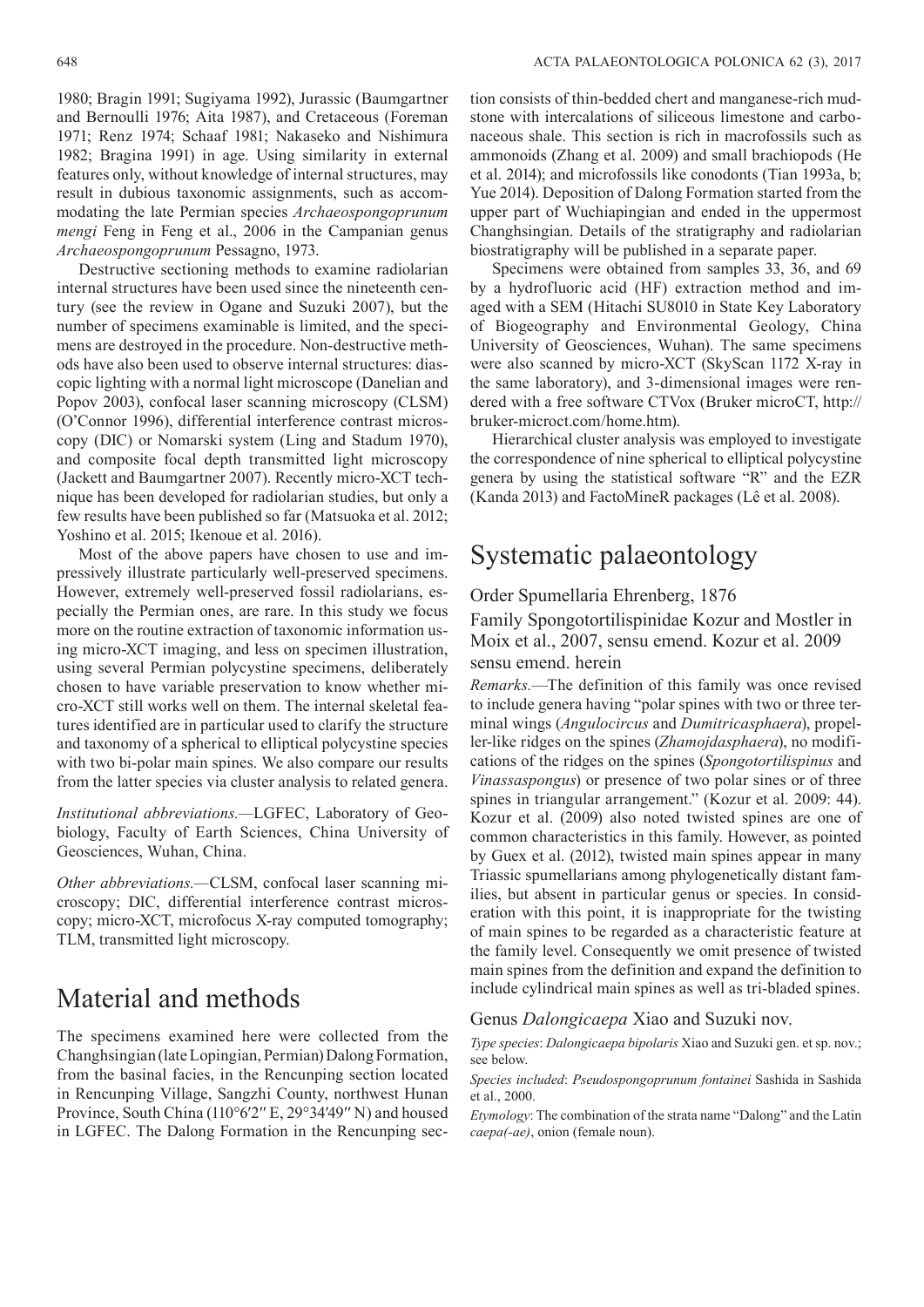

Fig. 1. SEM micrographs (A–E, F<sub>1</sub>, G<sub>1</sub>, H<sub>1</sub>) and micro-XCT cross-sectional images (F<sub>2</sub>, F<sub>3</sub>, G<sub>2</sub>, G<sub>3</sub>, H<sub>2</sub>, H<sub>3</sub>) of the polycystine radiolarian *Dalongicaepa bipolaris* Xiao and Suzuki gen. et sp. nov. from Changhsingian of the Rencunping section, South China. **A**. LGFEC SR 69-028 (paratype). **B**. LGFEC SR 69-090. **C**. LGFEC SR 69-058. **D**. LGFEC SR 69-091. **E**. LGFEC SR 69-029. **F**. LGFEC SR 69-062. **G**. LGFEC SR 69-069. **H**. LGFEC SR 69-057 (holotype). Different cross sections show clear concentric shells which are connected with radial beams  $(F_2, F_3, G_2, G_3, H_2, H_3)$ . Scale bars 100 µm.

*Diagnosis.*—Spongy cortical shell of spherical to fusiform shape. Spongy tissue comprised with four to seven densely concentric shells. Central part of the cortical shell large

spherical hollow without a latticed spherical shell. Two significant bi-polar spines are present: cylindrical and no blades. The proximal end of the spine is embedded into the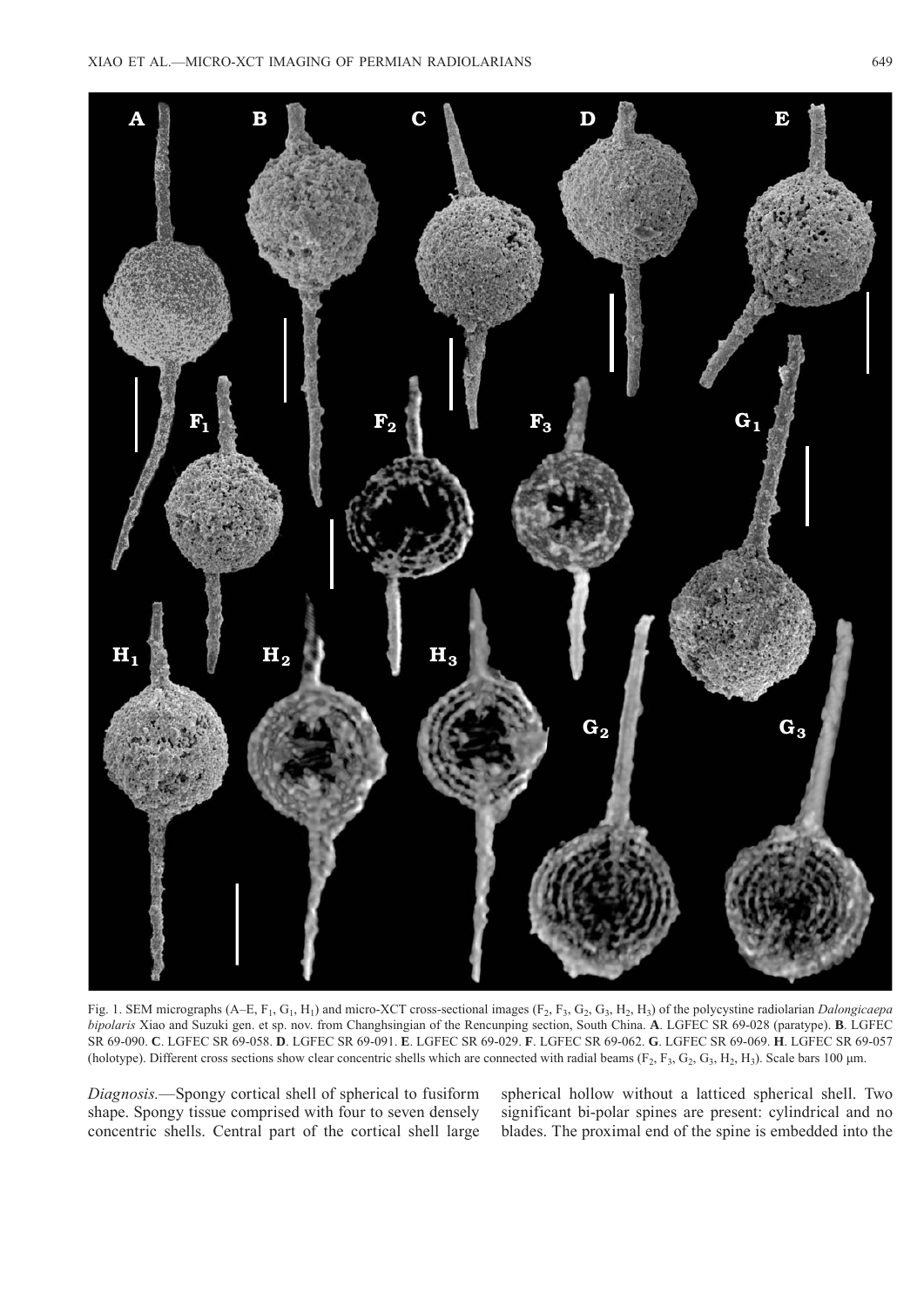densely concentric shell to connect with a thin cylindrical radial beam. The radial beam pierces through the inner large spherical hollow.

*Remarks.*—It is practically difficult to distinguish species of *Dalongicaepa* from any similar Permian species by the superficial appearance of specimens so that diagnosis characters can be examined in only broken specimens to an extent. All the known genera belonging to the Spongotortilispinidae are easily distinguished from this new genus in having needle-shaped bi-polar spines of circular cross section. Based on a breakage specimen of *Dalongicaepa fontainei* (Sashida in Sashida et al. 2000) illustrated by Feng et al. (2006: pl. 3: 6), this species belongs to *Dalongicaepa* Xiao and Suzuki gen. nov. because of the presence of a hollow space in the shell central part.

*Stratigraphic and geographic range.*—Upper Permian, South China.

*Dalongicaepa bipolaris* Xiao and Suzuki sp. nov. Fig. 1.

*Etymology*: From Latin *bi-* and *polaris*, two polars; in reference to the bipolar arrangement of the two polar spines.

*Type material*: Holotype (LGFEC SR 69-057), Fig. 1H. Paratype (LG-FEC SR 69-028), Fig. 1A.

*Type locality*: Hunan Province, South China.

*Type horizon*: Upper Dalong Formation; upper Changhsingian.

*Material.*—Nine specimens (LGFEC SR 69-028, 69-029, 69-035, 69-057, 69-058, 69-062, 69-069, 69-090, 69-091).

*Diagnosis.*—Spongy spherical shell of two long bi-polar spines with uneven length.

*Description.*—Test spherical and spongy, composed of four to seven concentric shells. Two rod-like spines are thin, gradually decreasing in width distally, but quite different in length and arrangement: shorter or longer, straight or curving, opposite or obliquely opposed. In some specimens, the spines are particularly long and the length of spines can be twice longer than the diameter of the shell.

*Measurements* (in μm).—Diameter of test 159–179, length of spines 209–300, width of spines near base 14–29 (based on nine specimens).

*Remarks.*—The superficial appearance of this new species may be confused with two late Permian species *Dalongicaepa fontainei* and *Archaeospongoprunum mengi*. *D. bipolaris* Xiao and Suzuki gen. et sp. nov. is different from *D. fontainei* by having more concentric shells, spherical cortical shell, and longer thin polar main spines. Besides, the polar main spines of the new species distally decrease in width and sometimes curve. The new species is easily distinguished from *A. mengi* in the outline of its shell outline and three-bladed polar main spines.

*Stratigraphic and geographic range.*—Type locality and horizon only.

### Results

A total of seven specimens of three morphospecies (two specimens of *Klaengspongus spinosus* Sashida in Sashida et al., 2000, two specimens of *Tetraspongodiscus stauracanthus* Feng in Feng et al., 2006, and three specimens of *Dalongicaepa bipolaris* Xiao and Suzuki gen. et sp. nov.) were scanned by micro-XCT. The *Klaengspongus spinosus* specimens were completely filled with a material (probably recrystallized quartz) on which the X-rays did not perform well. *T*. *stauracanthus* was selected to evaluate the quality of micro-XCT images since its internal structures have been illustrated previously with SEM (Feng et al. 2006: pl. 9: 13) and TLM (Noble and Jin 2010: pl. 7: 11). As shown in Fig. 2, the micro-XCT images displayed part of internal spicular system in the center, five concentric shells, the radial beam connecting with four main radial spines or embedded in the proximal part of them, and blades of the main spines. The specimens of *D. bipolaris* Xiao and Suzuki gen. et sp. nov. look like a simple spongy sphere with two rod-like bi-polar main spines, but their micro-XCT images (Fig. 1) show four to seven concentric structures with a large central hollow where some spiny structures are visible, and the radial beam which is directly connected with bi-polar main spines.

All Permian and Mesozoic genera which are spherical to elliptical spumellarians with bi-polar main spines and for which internal structures have been reported are illus[trated in Fig. 3. Cluster analysis of the matrix \(see SOM 1,](http://app.pan.pl/SOM/app62-Xiao_etal_SOM.pdf) Supplementary Online Material available at http://app.pan. pl/SOM/app62-Xiao\_etal\_SOM.pdf) generated from a total of nine genera and nine characters under the corresponding analysis were analyzed (see SOM 2) and resulted in three major clusters (Fig. 4). Cluster 1 is composed of two genera: *Spongotortilispinus* Kozur and Mostler in Moix et al., 2007 and *Dalongicaepa* Xiao and Suzuki gen. nov. Cluster 2 consists of two genera: *Archaeospongoprunum* and *Palaeospongurus* Kozur and Mostler, 1981. Cluster 3 includes five genera: *Spongoxystris* Sugiyama, 1997, *Spongopallium* Dumitrica, Kozur, and Mostler, 1980, *Falcispongus* Dumitrica, 1982, *Protopsium* Pessagno and Poisson, 1981, and *Pegoxystris* Sugiyama, 1992.

### Discussion

**The usefulness and limitations of "ordinary" micro-XCT in detecting structures in spongy flat polycystines with four main spines**.—*Tetraspongodiscus stauracanthus* is a common species in rocks of the upper Changhsingian of South China (Feng et al. 2006; He et al. 2008, 2011) and southwestern China (Yao and Kuwahara 2000), the Changhsingian of central Japan (Sashida and Tonishi 1985) and the upper Capitanian of North America (Noble and Jin 2010). A full synonym list of this species will be published in a separate paper. Morphological terminology here follows Ogane and Suzuki (2006). This species is characterized by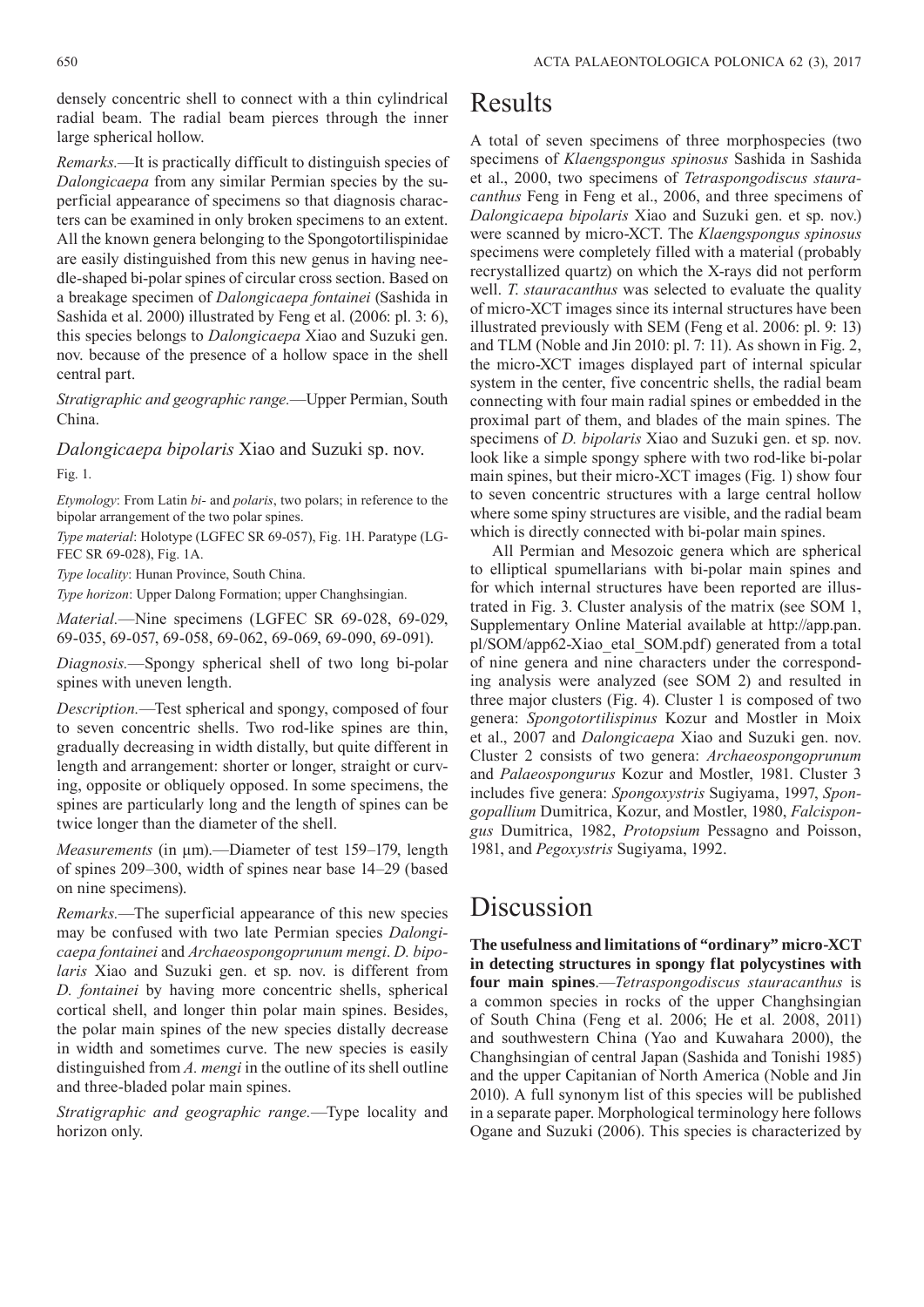

Fig. 2. Micro-XCT cross-sectional images (A, B), SEM micrographs (C–E), and TLM micrographs (F) of the spumellarian *Tetraspongodiscus stauracanthus* Feng in Feng et al., 2006 from Changhsingian of the Rencunping section (A–D) and Dongpan (E), South China and upper Capitanian of West Texas, USA (F). **A**. LGFEC SR 33-201. **B**. LGFEC SR 33-202. **C**. LGFEC SR 36-011. **D**. LGFEC SR 33-022. **E**. DP 4/4860 (from Feng et al. 2006; copyright is permitted from Elsevier). **F**. S3-2A (from Noble and Jin 2010). Different cross sections show clear hoops with few primary beams and a possible median bar (A<sub>1</sub> and B<sub>1</sub>), the centrical internal spicule (A<sub>2</sub>), and the embedded proximal part of the main spines (B<sub>2</sub>). Scale bars 50 µm.

a flat, subcircular and spongy crust (outer shell) with four three-bladed main spines that are arranged in the shape of a cross in the equatorial plane. SEM images of our broken specimens (Fig. 2C, D) display five or more concentric to spiral hoops. The broken surface of the specimen illustrated in Feng et al. (2006; Fig. 2E herein) is exposed on the equatorial plane, and shows concentric hoops that are connected with primary beams. The primary beam is defined as a radial beam that penetrates the paleas and hoops (Ogane and Suzuki 2006). However, the relationship between main spines and hoops are not clear in these SEM images. An informative TLM was published in Noble and Jin (2010; Fig. 2F herein). This image also shows relevant structures which are observable in the SEM images to an extent, but it is not possible to confirm the type of radial beams such as primary, secondary interconnecting beams of Ogane and Suzuki (2006). The central structure and the relationship between main spines and hoops are also unclear. By way of comparison, our micro-XCT images (Fig. 2A, B) clearly show five hoops with few primary beams, the embedded proximal part of the main spines, and a connecting bar in the center of the shell. It is noted that the connecting bar appears to join one of the main spines at least (Fig.  $2A_1$ ,

 $B_1$ ), suggesting a possible median bar. The presence of median bar makes it possible to suggest their positions in the Entactinaria (median bar is not present in Spumellaria) pending further research. By contrast, primary beams are not shown in our micro-XCT images.

The comparison of SEM, TLM, and micro-XCT images shows that all the internal structures except for fine radial beams can be well recognized by micro-XCT imagery, while SEM images are useful only to broken specimens. TLM images also give a sight of internal structures, but less clear (Table 1). Micro-XCT images even suggest or show the possible presence of median bar. Nevertheless, the limitation of the "ordinary" micro-XCT analysis is obvious in that it is not applicable to those specimens whose entrails are filled with recrystallized quartz even if they are superficially well preserved.

**Recognition of internal structure of spongy spherical polycystines with bi-polar main spines using by micro-XCT images**.—This section is based on images of *Dalongicaepa bipolaris* Xiao and Suzuki gen. et sp. nov. Terminology follows Petrushevskaya (1984) and Suzuki (2006). The SEM images (Fig. 1A–E,  $F_1$ ,  $G_1$ ,  $H_1$ ) show a thick, spongy, spheri-

Table 1. Features observed among different photos taken by micro computed tomography (micro-XCT), scanning electron microscopy (SEM), and transmitted light microscopy (TLM).

| Method     | Outer shell | Spine shape | Inner shells            | Innermost structure     | Internal rays                     |
|------------|-------------|-------------|-------------------------|-------------------------|-----------------------------------|
| Micro-XCT  | ves         | ves         | ves                     | ves                     | occasionally, if rays are strong  |
| <b>SEM</b> | ves         | ves         | occasionally, if broken | occasionally, if broken | occasionally, if broken           |
| TLM        | no          | no          | yes, but not very good  | yes, but not very good  | occasionally, if beams are strong |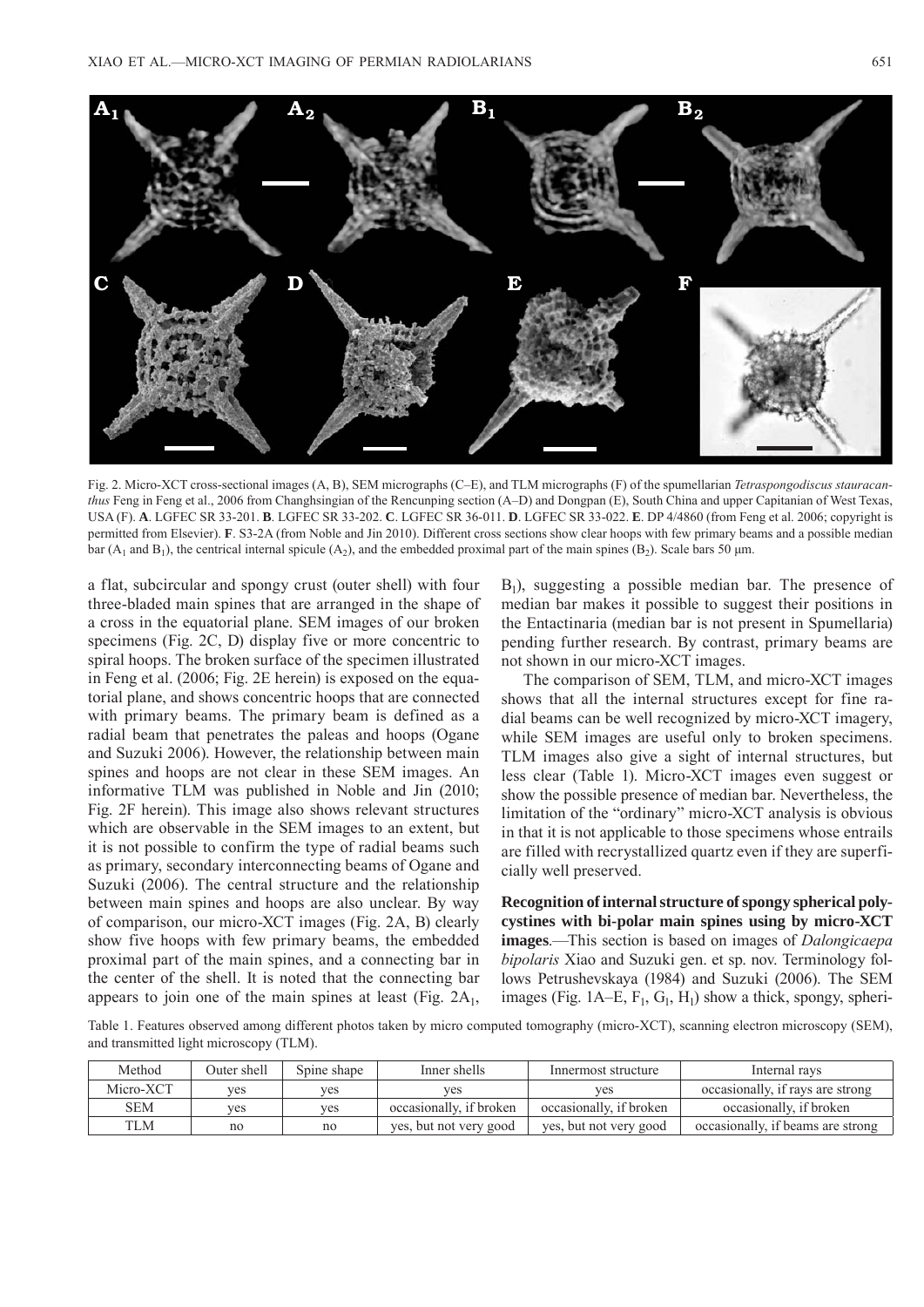

Fig. 3. Schematic drawings on internal structure of Permian and Mesozoic spumellarians with bi-polar main spines (detailed information including source is summarized in Table 2). A, B. Protopsium. C. Pegoxystris. D. Falcispongus. E. Spongoxystris. F. Dalongicaepa Xiao and Suzuki gen. nov. G. Spongo*tortilispinus*. **H**. *Spongopallium*. **I**, **J**. *Archaeospongoprunum*. **K**. *Palaeospongurus*. **L**. *Paroertlispongus*.

cal outer shell with two bi-polar main spines. The spines are thin, long, rod-like, and variable in length and arrangement: shorter or longer, straight or curving, opposite or obliquely opposed. Similar features would be visible on TLM images although we have not produced them. We made an attempt to observe the internal structures, but appropriate (broken) specimens were not found. The overall appearance is similar to *Pararchaeospongoprunum hermi* Lahm, 1984, *Dalongicaepa fontainei* (Sashida in Sashida et al., 2000), *Paroertlispongus obliquus* Kozur and Mostler, 1994, and *Yangia chinensis* Feng in Feng and Liu, 1993 in having rod-like bi-polar main spines. As these externally similar species belong to different genera, it is very hard to classify our species not only into the appropriate genus but also even to the family due to the lack of internal structure information. Feng et al. (2006) show a hollow space in *D. fontainei* like that of *D. bipolaris*, and Sano et al. (2010: fig. 10.22) show a TLM image of this species, but it is unable to determine the presence of a hollow space in their figure. This illustrates the difficulty in recognition of hollow spaces in TLM images. Micro-XCT by contrast shows four to seven concentric shells which are connected with radial beams (Fig. 1F<sub>2</sub>, F<sub>3</sub>, G<sub>2</sub>, G<sub>3</sub>, H<sub>2</sub>, H<sub>3</sub>). A hollow space with or

without some fine rods always exists in the innermost central part of all examined specimens, indicating a common morphological character in this species. The size of the hollow space is variable, probably caused by growth or damage. Smaller hollow spaces are seen in the specimens with seven concentric shells while larger hollow spaces are observed in those with a smaller number of concentric shells. It is noteworthy that two radial beams extend inward from the proximal end of the main spines towards the hollow space. The specimen illustrated in Fig. 1F has offset bi-polar main spines (Fig.  $1F_1$ ) which join to a radial beam which is obliquely placed in the hollow space (Fig.  $1F_2$ ). Several other beams on the inner wall of the hollow space are not connected with two main spines. The existence of many isolated radial beams inside the hollow space implies the presence of other fine inner structures which are however not detected in our images, and might have been dissolved by preservational alteration.

**Classification of spongy spherical polycystines with bipolar main spines.**—Similarity in outer appearances among many spherical to elliptical polycystines with bi-polar main spines are also well documented in the Cenozoic. Phylogenetic questions can in principle be more easily addressed due to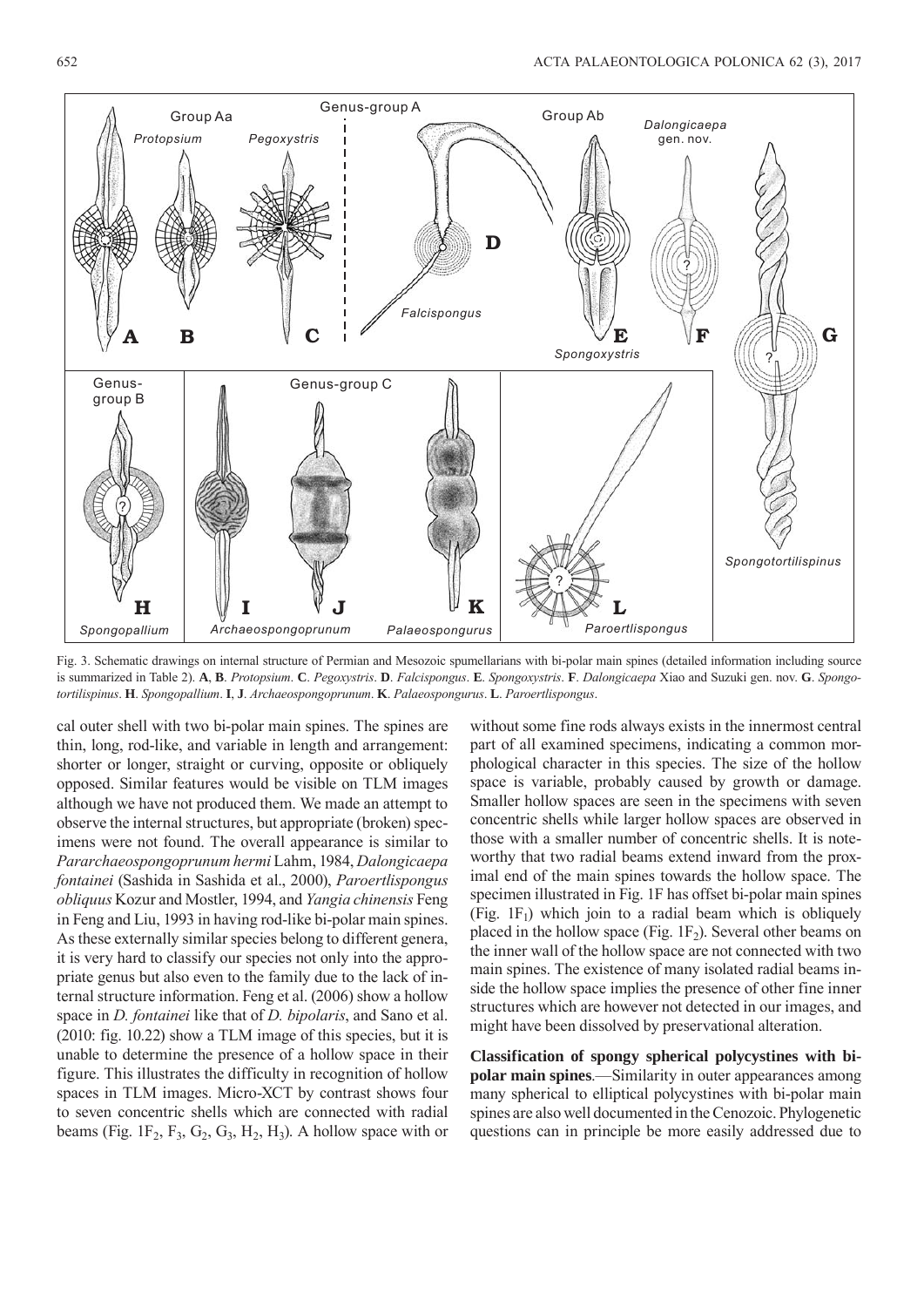better visibility of internal characters in the generally well preserved (primary transparent opal) of Cenozoic radiolarians, although such observations are still incomplete (Suzuki et al. 2009; Matsuzaki et al. 2015). The situation is more difficult in spongy spherical polycystines with bi-polar main spines in the Permian. It is so difficult to examine their internal structure that several Permian species with bi-polar main spines were tentatively assigned to the genera from geochronologically (and thus probably also biologically) distant material, e.g., the Silurian genus *Pseudospongoprunum* Wakamatsu, Sugiyama, and Furutani, 1990, the Triassic genus *Paroertlispongus* Kozur and Mostler, 1981, or the Cretaceous genus *Archaeospongoprunum*. To improve our phylogenetic understanding of these Permian forms, we collected all Permian and Mesozoic publications showing internal structures of these taxa from ca. 5300 papers on radiolarian taxonomy held by Tohoku University (including all geologic ages). We identified a total of 10 genera (12 species, 17 specimens) where the internal structures were illustrated (Table 2; Fig. 3), although details in the most central part of the shell (e.g., microsphere, the entactinarian spicular system) were usually unclear.

As shown in Fig. 3, they can be divided into three groups: (i) genus-group A with concentric shells (Fig. 3A–G), (ii) genus-group B with a probable double medullary shell (Fig. 3H), and (iii) genus-group C with fully spongy meshwork (Fig. 3I–K). The genus *Paroertlispongus* could not be assigned to any group due to a lack of information on its innermost structure. The first group is further subdivided into two subgroups either having distinctive radial beams (group Aa, Fig. 3A–C) or not (group Ab, Fig. 3D–G). Group Aa consists of *Protopsium* (Fig. 3A, B) and *Pegoxystris* (Fig. 3C). They have a common structure: the embedded proximal part of main spines in the shells. In group Ab, the combination of the central part with the shape of the embedded proximal part of main spines are characteristic. The genus *Falcispongus* has thorny connections with each concentric shell on the embedded proximal part of the main spines (Fig. 3D; see also Dumitrica 1982: text-fig. 1). *Spongoxystris* (Fig. 3E), *Dalongicaepa fontainei* (Fig. 3F), and *Spongotortilispinus* (Fig. 3G) have a common rod-like proximal part of the main spines, but the first one is different from the latter two in that *Dalongicaepa fontainei* and *Spongotortilispinus* have a large hollow in their center. Similar to these two radiolarians, the sole genus in genus-group B has a large hollow center (*Spongopallium*; Fig. 3H), but *Spongopallium* is characterized by the development of radial structures on the inner side of the spongy cortical shell and has different structure of the proximal part of the radial spines. Genus-group C comprises *Archaeospongoprunum* and *Palaeospongurus*, but the internal structure is unknown, hidden within the spongy outer structure. Our examined specimens of *Dalongicaepa* have an internal structure in common with both *Dalongicaepa fontainei* and *Spongotortilispinus*.

This qualitative observation can be statistically supported by the cluster analysis under the corresponding anal-



Fig. 4. Dendrogram of the cluster analysis under the corresponding analysis based on nine genera (performed by software "R" and the EZR ).

ysis on nine genera, indicating three major clusters (Fig. 4). Cluster 1 is composed of two genera: *Spongotortilispinus* and *Dalongicaepa*. *Spongotortilispinus* belongs to the family Spongotortilispinidae Kozur and Mostler in Moix et al., 2007, sensu emended by Kozur et al. (2009), which contain the Triassic genera *Dumitricasphaera* Kozur and Mostler, 1979, *Vinassaspongus* Kozur and Mostler, 1979, *Zhamojdasphaera* Kozur and Mostler, 1979, and *Angulocircus* Lahm, 1984; but these genera have nothing in common except for an internal structure. *Spongotortilispinus* essentially has twisted bi-polar main spines but such spines have not been recognized in any Lopingian spherical polycystines. As discussed in the systematic paleontology above, our examined species belongs to the same new genus with *Dalongicaepa fontainei*. Combined with the similar internal structure, the new genus *Dalongicaepa* undoubtedly belongs to the same family as *Spongotortilispinus*. Cluster 2 consists of two genera: *Archaeospongoprunum* and *Palaeospongurus*. This cluster corresponds to the above mentioned genus-group C, thus the opinion of O'Dogherty (2009b) is accepted that they both belong to the family Archaeospongoprunidae Pessagno, 1973. Cluster 3 includes five genera: *Spongo xystris*, *Spongopallium*, *Falcispongus*, *Protopsium*, and *Pegoxystris*. There seems to be an inconsistency to the qualitative examination to an extent at the level of family. According to O'Dogherty et al. (2009a, b), *Spongoxystris* belongs to Spongotortilispinidae, Spongopallium to Spongopalliidae Kozur, Krainer, and Mostler, 1996, *Falcispongus* to Oertlispongidae, and both *Pro topsium* and *Pegoxystris* to Archaeospongoprunidae, respectively. Both qualitative and statistical analysis do not support the assigned families to *Spongoxystris*, *Protopsium*, and *Pegoxystris* at least. The dendrogram makes clear that a revision is needed of these genera at the level of family.

# Conclusions

Although micro-XCT technique not always produces high-quality tomographic images because of the specimens preservation, it frequently can provide valuable information on the internal structure of spongy polycystines. We use micro-XCT images to clarify what skeletal parts can or cannot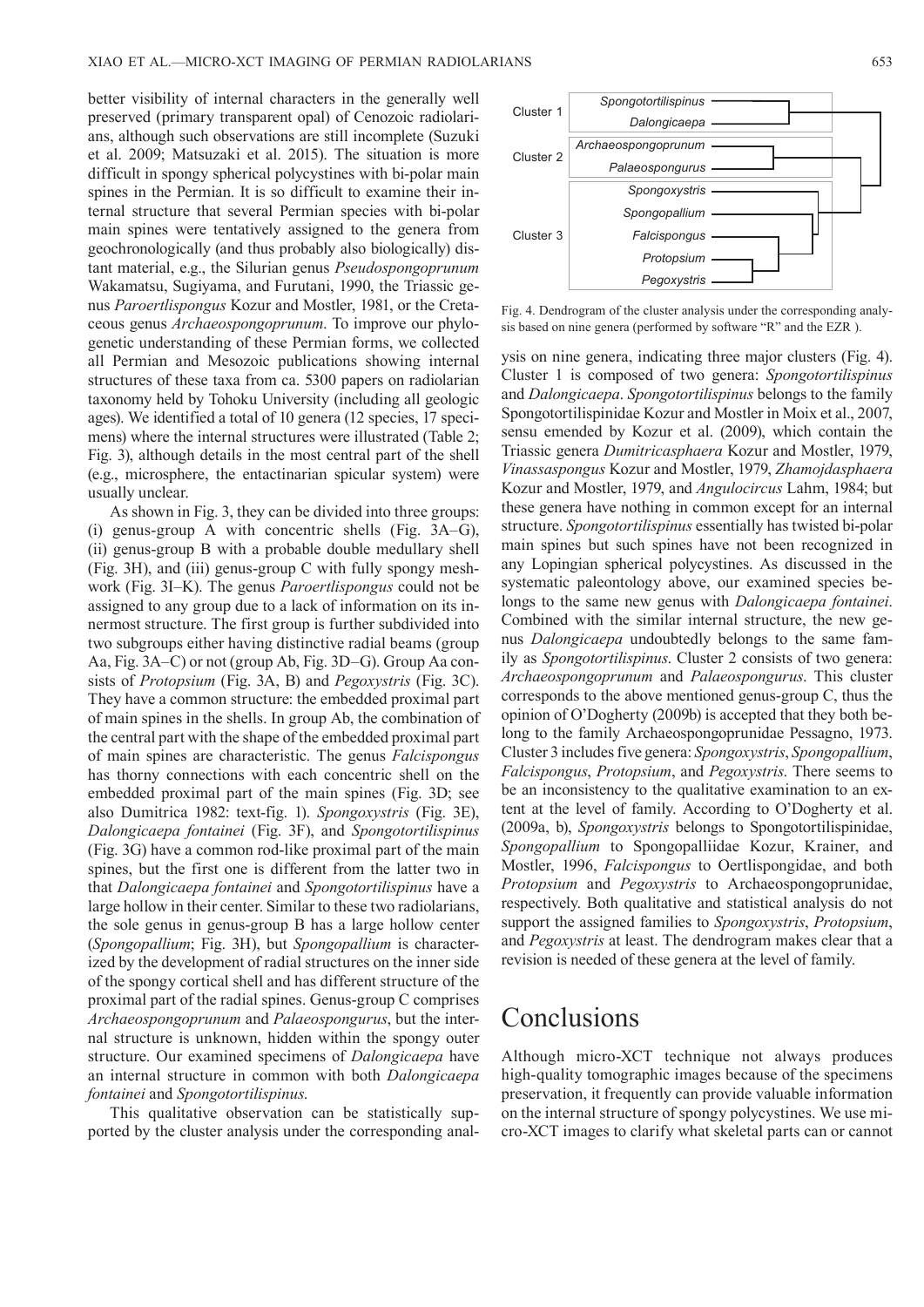| Table 2. Detailed information on schematic drawings on Fig. 3 | Source                       | Buser 1990: pl. 4: 4<br>9: 15; Gorican and<br>Bragin 1991: pl.                                                                 | Pessagno and Pois-<br>son 1981: pl. 13: 4                                                                                      | Sugiyama 1992:<br>fig. 17.8                                 | Dumitrica 1982: pl.<br>$1:1$ and text-fig. $1$ | figs. 46.15, 46.16<br>Sugiyama 1997:                          | Feng et al. 2006:<br>pl. 3:6                                   | Kozur and Mostler<br>1981: pl. 56: 3                             | Bragin 1991: pl.<br>1980: pl. 11: 2;<br>Dumitrica et al.<br>10:9                                                                      | Schaaf 1981: pl. 10:<br>7; Renz 1974: pl.<br>10:19                                                                         | 1:2; Nakaseko and<br>Nishimura 1982: pl<br>Foreman 1971: pl.<br>14:4                                                                | Bragina 1991: pl.<br>12:6                                                           | Kozur and Mostler<br>1981: pl. 45: 1a, b                         | Moix et al. 2007:<br>pl. 2: 8                                     |
|---------------------------------------------------------------|------------------------------|--------------------------------------------------------------------------------------------------------------------------------|--------------------------------------------------------------------------------------------------------------------------------|-------------------------------------------------------------|------------------------------------------------|---------------------------------------------------------------|----------------------------------------------------------------|------------------------------------------------------------------|---------------------------------------------------------------------------------------------------------------------------------------|----------------------------------------------------------------------------------------------------------------------------|-------------------------------------------------------------------------------------------------------------------------------------|-------------------------------------------------------------------------------------|------------------------------------------------------------------|-------------------------------------------------------------------|
|                                                               | <b>Status</b>                |                                                                                                                                | paratype                                                                                                                       | species of the genus<br>holotype of the type<br>Pegoxystris | holotype                                       | species of the genus<br>holotype of the type<br>Spongoxystris |                                                                | topotype of this<br>species                                      | species of the genus<br>paratype of the type<br>Spongopallium                                                                         |                                                                                                                            | paratype                                                                                                                            |                                                                                     | paratype of the type<br>species of the genus<br>Paroertlispongus |                                                                   |
|                                                               | Family                       | al. 2001), Archaeospongoprunidae<br>Angulobracchidae (De Wever et<br>Sponguridae (De Wever 1982),<br>(O'Dogherty et al. 2009a) | al. 2001), Archaeospongoprunidae<br>Angulobracchidae (De Wever et<br>Sponguridae (De Wever 1982),<br>(O'Dogherty et al. 2009a) | (O'Dogherty et al. 2009b)<br>Archaeospongoprunidae?         | (Dumitrica 1982)<br>Oertlispongidae            | (O'Dogherty et al. 2009b)<br>Spongotortilispinidae            | Spongotortilispinidae                                          | Spongotortilispinidae<br>(type genus)                            | (O'Dogherty et al. 2009b)<br>Spongopallidae                                                                                           | Archaeospongoprunidae<br>(type genus)                                                                                      | Archaeospongoprunidae<br>(type genus)                                                                                               | tler 1981), Archaeosponguridae<br>Sponguridae (Kozur and Mos-<br>(O'Dogherty 2009b) | (Kozur and Mostler 1981)<br>Oertlispongidae                      | Spongotortilispinidae (type genus)                                |
|                                                               | Age                          | Triassic<br>Middle                                                                                                             | bachian<br>Pliens-                                                                                                             | Olenekian                                                   | Anisian to<br>Carnian                          | Olenekian                                                     | to Changh-<br>Capitanian<br>singian                            | Ladinian to<br>Norian                                            | Anisian to<br>Ladinian                                                                                                                | Tithonian to<br>Albian                                                                                                     | to Campa-<br>Santonian<br>nian                                                                                                      | Coniasian<br>to Campa-<br>nian                                                      | Anisian to<br>Ladinian                                           | Carnian                                                           |
|                                                               | Original name                | "Archaeospongoprunum sp." (Bragin,<br>Gorican and Buser 1990)<br>1991); Spongopallium?<br>cf. koppi (Lahm, 1984)               | Pessagno and Poisson, 1981<br>Protopsium ispartaense                                                                           | Pegoxystris mizutanii<br>Sugiyama, 1992                     | Falcispongus calcaneum<br>Dumitrica, 1982      | Spongoxystris hadra<br>Sugiyama, 1997                         | Sashida in Sashida et al., 2000<br>Paroertlispongus fontainei  | Kozur and Mostler, 1979<br>Spongostylus tortilis                 | (Dumitrica et al. 1980); Archaeospon-<br>Dumitrica, Kozur, and Mostler, 1980<br>goprunu? sp. (Bragin 1991)<br>Spongopallium contortum | Pessagno, 1973 (Schaaf 1981); Spon-<br>Archaeospongoprunum tehamaensis<br>goprunum aff. probus (Rüst, 1888)<br>(Renz 1974) | Spongoprunum sp. (Foreman 1971);<br>Archaeospongoprunum nishiyamai<br>(Nakaseko and Nishimura 1982)<br>Nakaseko and Nishimura, 1982 | Archaeospongoprunum triplum Pes-<br>sagno, 1973                                     | Paroertlispongus multispinosus Ko-<br>zur and Mostler, 1981      | Spongotortilispinus sp.                                           |
|                                                               | Currently assignable<br>name | Protopsium? sp.                                                                                                                | Protopsium? ispartaense<br>Pessagno and Poisson,<br>1981                                                                       | Pegoxystris mizutanii<br>Sugiyama, 1992                     | Dumitrica, 1982<br>Falcispongus<br>calcaneum   | Spongoxystris hadra<br>Sugiyama, 1997                         | Dalongicaepa fontainei<br>(Sashida in Sashida<br>et al., 2000) | tilis (Kozur and Mostler,<br>Spongotortilispinus tor-<br>1979)   | Dumitrica, Kozur, and<br>Spongopallium<br>Mostler, 1980<br>contortum                                                                  | Archaeospongoprunum<br>patricki Jud, 1994                                                                                  | Archaeospongoprunum?<br>nishiyamai Nakaseko<br>and Nishimura, 1982                                                                  | Palaeospongurus triplus<br>(Pessagno, 1973)                                         | multispinosus Kozur and<br>Paroertlispongus<br>Mostler, 1981     | Spongotortilispinus sp.                                           |
|                                                               | Genus                        | Protopsium Pessagno<br>and Poisson, 1981                                                                                       | Protopsium Pessagno<br>and Poisson, 1981                                                                                       | Sugiyama, 1992<br>Pegoxystris                               | Dumitrica, 1982<br>Falcispongus                | Sugiyama, 1997<br>Spongoxystris                               | and Suzuki gen. nov.<br>Dalongicaepa Xiao                      | Spongotortilispinus<br>in Moix et al., 2007<br>Kozur and Mostler | Dumitrica, Kozur, and<br>Spongopallium<br>Mostler, 1980                                                                               | Archaeospongo-<br>Pessagno, 1973<br>prunum                                                                                 | Archaeospongo-<br>Pessagno, 1973<br>$p$ runum                                                                                       | Kozur and Moslter,<br>Palaeospongurus<br>1981                                       | Kozur and Moslter,<br>Paroertligpongus<br>1981                   | Kozur and Mostler<br>in Moix et al., 2007<br>Spongotortilispinus, |
|                                                               | (herein)<br>Figure           | Fig. 3A                                                                                                                        | Fig. 3B                                                                                                                        | 3C<br>Fig.                                                  | 3D<br>Fig.                                     | Fig. 3E                                                       | Fig. 3F                                                        | 3G<br>Fig.                                                       | 3H<br>Fig.                                                                                                                            | Fig. 31                                                                                                                    | Fig. 3J                                                                                                                             | 3K<br>Fig.                                                                          | Fig. 3L                                                          | but a similar<br>not shown<br>to Fig. 3G                          |

Table 2. Detailed information on schematic drawings on Fig. 3.

#### 654 ACTA PALAEONTOLOGICA POLONICA 62 (3), 2017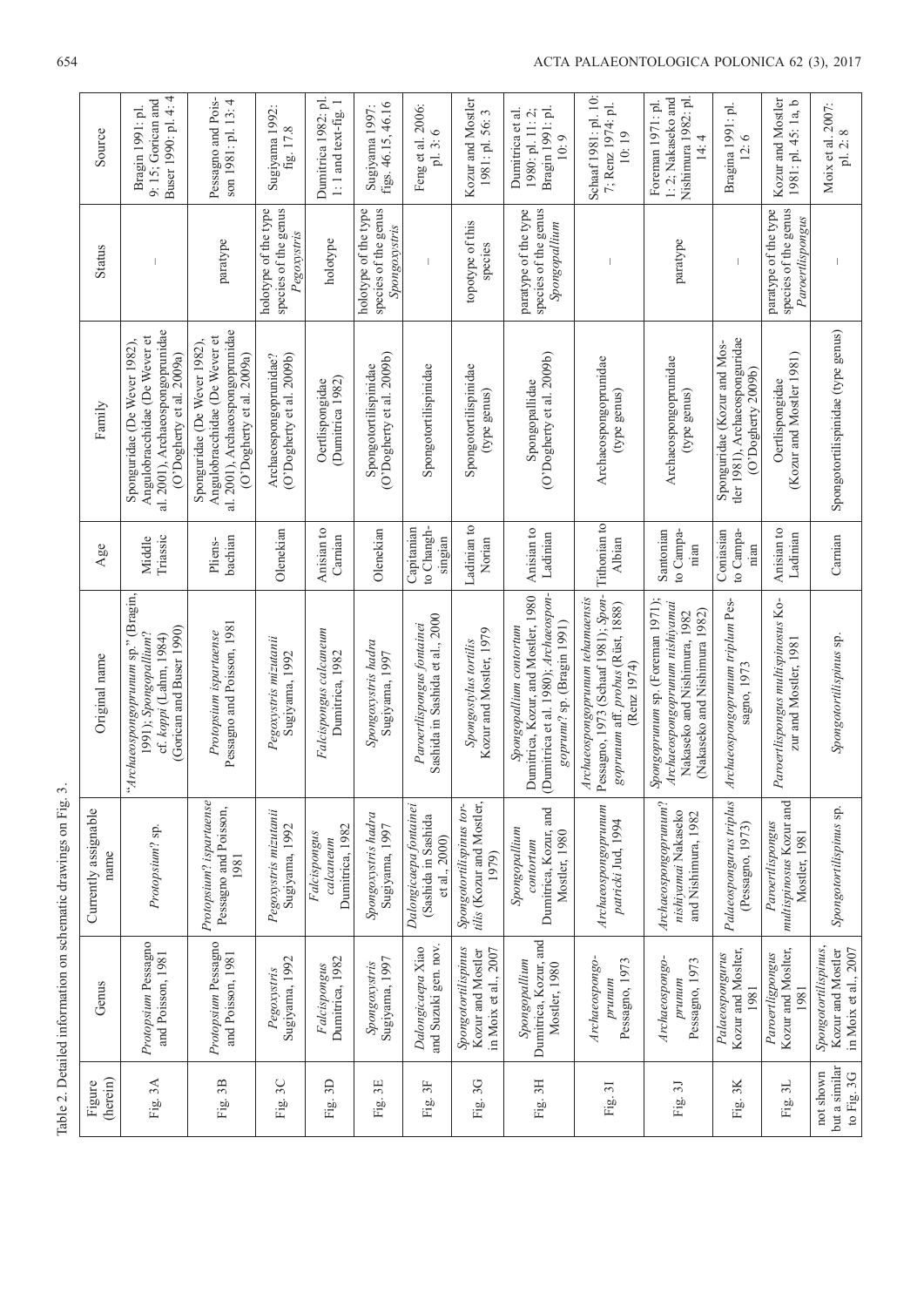be recognized after comparing the detectable and undetectable structures between micro-XCT, SEM, and TLM images of a spongy flat polycystine with four main spines.

A new genus and species *Dalongicaepa bipolaris* Xiao and Suzuki are proposed after carefully examining the inner structures using micro-XCT. The new species has four to seven concentric shells connected by multiple thin internal rays and a hollow space in the innermost central part. Two rays extend inward from the main spines towards the innermost space. All these characteristics suggest the new genus belongs to the family Spongotortilispinidae.

Since it is quite difficult to differentiate spherical to elliptical polycystines with bi-polar main spines because of their similarity in superficial appearance, we analyzed all Permian and Mesozoic taxa with published internal structures (*Archaeo spongoprunum*, *Dalongicaepa* Xiao and Suzuki gen. nov., *Falcispongus*, *Palaeospongurus*, *Paroertlispongus*, *Pego xystris*, *Protopsium*, *Spongopallium*, *Spongotortilispinus*, and *Spongoxystris*) for better phylogenetic understanding. The schematic illustration of the internal structure and dendrogram of the cluster analysis show distinctive differences in their internal structure which suggests that their taxonomic position at the level of family should be revised in future. Going further, "ordinary" micro-XCT images for spherical polycystines could play an important role in differeniation between Spumellaria and Entactinaria because the Entactinaria differ from Spumellaria in having an internal spicular system including median bar.

Although the images produced by micro-XCT are not always appealing, we believe, they should be produced and published, regardless of their esthetic value, as they undoubtedly augment the information on the investigated objects and above all the knowledge of their internal structure.

# Acknowledgements

We thank Songzhu Gu and Muhui Zhang (both China University of Geosciences, Wuhan, China) for their technical assistance in micro-XCT images. We gratefully acknowledge David Lazarus (Museum für Naturkunde, Berlin, Germany) for proofing our English. We also thank Nikita Bragin (Geological Institute RAS, Moscow, Russia) and an anonymous reviewer for their valuable comments. Financial support by NSFC (Grant Nos. 41372030, 40872008 and 41602024), the Ministry of Education of China (B08030 of 111 Project), the State Key Laboratory of Biogeology and Environmental Geology (GBL11605) and the Fundamental Research Funds for the Central University of CUG (CUG 160842) are greatly acknowledged.

# References

- Aita, Y. 1987. Middle Jurassic to Lower Cretaceous radiolarian biostratigraphy of Shikoku with reference to selected sections in Lombardy Basin and Sicily. *Science Reports of the Tohoku University. Second Series, Geology* 58: 1–91.
- Aitchison, J.C., Flood, P.G., and Malpas, J. 1998. Lowermost Ordovician (basal Tremadoc) radiolarians from the Little Port Complex, western Newfoundland. *Geological Magazine* 135: 413–419.
- Baumgartner, P.O. and Bernoulli, D. 1976. Stratigraphy and radiolarian fauna in a Late Jurassic–Early Cretaceous section near Achladi (Evvoia, eastern Greece). *Eclogae Geologicae Helvetiae* 69: 601–626.
- Bragin, N.Yu. [Bragin, N.Û.] 1991. *Radiolârii i Nižnemezozojskie Tolŝi Vostoka SSSR*. 125 pp. Nauka, Moskva.
- Bragina, L.G. 1991. Radiolarians in Santonian–Campanian deposits of the Bystrinskaya Formation of the Northwestern Kamchatka [in Russian]. *Izvestiâ Akademi Nauk SSSR, Seria Geologičeskaâ* 7: 129–136.
- Danelian, T. and Popov, L. 2003. Ordovician radiolarian biodiversity: insights based on new and revised data from Kazakhstan. *Bulletin de la Société Géologique de France* 174: 325–335.
- De Wever, P. 1982. Radiolaires du Trias et du Lias de la Téthys (Systématique, Stratigraphie). *Société Géologique du Nord* 7: 1–599.
- De Wever, P., Dumitrica, P., Caulet, J.P., Nigrini, C., and Caridroit, M. 2001. *Radiolarians in the Sedimentary Record*. 533 pp. Gordon and Breach Science Publishers, Amsterdam.
- Dumitrica, P. 1982. Triassic Oertlisponginae (Radiolaria) from eastern Carpathians and Southern Alps. *Dari de Seama ale Sedintelor* 67: 57–74.
- Dumitrica, P. and Zügel, P. 2008. Early Tithonian Saturnalidae (Radiolaria) from the Solenhofen area (southern Franconian Alb, southern Germany). *Paläontologische Zeitschrift* 82: 55–84.
- Dumitrica, P., Kozur, H., and Mostler, H. 1980. Contribution to the radiolarian fauna of the Middle Triassic of the Southern Alps. *Geologisch-Paläontologische Mitteilungen Innsbruck* 10: 1–46.
- Ehrenberg, C.G. 1876. Fortsetzung der mikrogeologischen Studien als Gesammt-Übersicht der mikroskopischen Paläontologie gleichartig analysirter Gebirgsarten der Erde, mit specieller Rücksicht auf den Polycystinen-Mergel von Barbados. *Abhandlungen der Königlichen Akademie der Wissenschaften zu Berlin* 1875: 1–226.
- Feng, Q.L. and Liu, B.P. 1993. Radiolaria from Late Permian and Early– Middle Triassic in southwest Yunnan. *Earth Science, Journal of China University of Geosciences* 18: 540–552.
- Feng, Q.L., He, W.H., Gu, S.Z., Jin, Y.X., and Meng, Y.Y. 2006. Latest Permian Spumellaria and Entactinaria (Radiolaria) from South China. *Revue de Micropaléontologie* 49: 21–43.
- Foreman, H.P. 1971. Cretaceous Radiolaria, Leg 7, DSDP. *In*: E.L. Winterer, W.R. Riedel, P. Brönnimann, E.L. Gealy, G.R. Heath, L. Kroenke, E. Martini, R. Moberly, Jr., J. Resig, and T. Worsley (eds.), *Initial Reports of the Deep Sea Drilling Project, Volume 7*, 1673–1693. U.S. Government Printing Office, Washington, D.C.
- Gorican, S. and Buser, S. 1990. Middle Triassic radiolarians from Slovenia (Yugoslavia). *Geologija* 31/32: 267–304.
- Guex, J., O'Dogherty, L., Carter, E.S., Goričan, Š., Dumitrica, P., and Bartolini, A. 2012. Geometrical transformations of selected Mesozoic radiolarians. *Geobios* 45: 541–554.
- He, W.H, Shi, G.R., Zhang, Y., Yang, T.L., Zhang, K.X., Wu, S.B., Niu, Z.J., and Zhang, Z.Y. 2014. Changhsingian (latest Permian) deep-water brachiopod fauna from South China. *Journal of Systematic Palaeontology* 12: 907–960.
- He, W.H., Zhang, Y., Zhang, Q., Zhang, K.X., Yuan, A., and Feng, Q.L. 2011. A latest Permian radiolarian fauna from Hushan, South China, and its geological implications. *Alcheringa* 35: 471–496.
- He, W.H., Zhang, Y., Zheng, Y., Zhang, K.X., Gui, B., and Feng, Q.L. 2008. A late Changhsingian (latest Permian) radiolarian from Chaouhu, Anhui and a comparison with its contemporary faunas of South China. *Alcheringa* 32: 199–222.
- Ikenoue, T., Bjørklund, K.R., Kimoto, K., Matsuno, K., and Harada, N. 2016. Two new living Entactinaria (Radiolaria) species from the Arctic province: *Joergensenium arcticum* n. sp. and *Joergensenium clevei* n. sp. *Marine Micropaleontology* 124: 75–94.
- Jackett, S.J. and Baumgartner, P.O. 2007. New imaging techniques applied to Paleogene radiolaria. *Micropaleontology* 53: 239–247.
- Kanda, Y. 2013. Investigation of the freely available easy-to-use software "EZR" for medical statistics. *Bone Marrow Transplanation* 48: 452– 458.
- Kozur, H. and Mostler, H. 1979. Beiträge zur Erforschung der mesozoischen Radiolarien. Teil III: Die Oberfamilien Actinommacea Haeckel 1862 emend., Artiscacea Haeckel 1882, Multiarcusellacea nov.